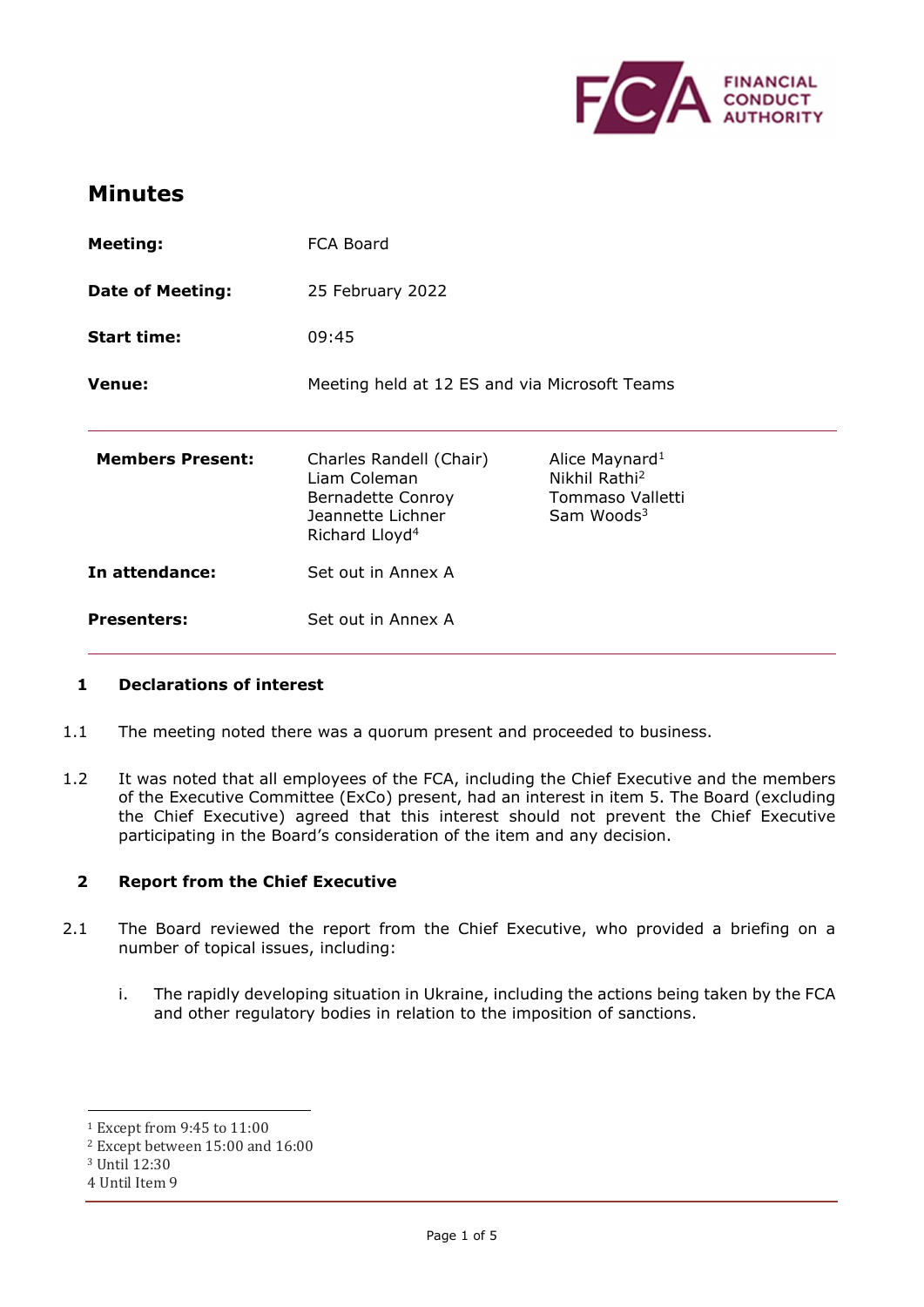- ii. The impact on the FCA's consumer work, particularly in relation to borrowers in financial difficulty, as economic conditions tighten. The Board discussed work being undertaken in preparation for the FCA's role in regulating the "Buy Now Pay Later" sector.
- iii. The implementation of the New Consumer Duty.
- iv. The progress of the FCA's "worst firms" work.

### **3 Monthly Reports from the Independent Panels**

3.1 The Board **noted** the reports from the Independent Panels.

### **4 Report from the PRA**

4.1 Mr Woods briefed the Board on the business of the PRA that was of relevance to the FCA.

### **5 Career and Grading - Final Employee Offer**

- 5.1 The Board was briefed on the Executive's final proposals for the new Career and Grading framework. The Board noted that employees had used the various communication channels extensively to provide significant and wide-ranging feedback on the proposals. The Board noted that the final proposals reflected a number of significant adjustments in light of the feedback received. The Board noted that the Remuneration Committee had reviewed and approved the final proposals.
- 5.2 The Board discussed various aspects of the revised proposals, including the communications strategy. It was noted that it was intended to announce the proposals to employees on 1 March.
- 5.3 The Board was briefed on the Equality Impact Assessment of the proposals. It concluded that the proposals would make an important contribution to advancing the organisation's diversity and inclusion objectives. The Board was also reassured that, overall, the proposals would not impact those employees with protected characteristics in a way that was disproportionate or unfair.
- 5.4 The Board confirmed its agreement to the revised employee offer, as set out in the paper presented at the meeting and **agreed** the flexibilities requested for the Executive in relation to the graduate scheme and future pay ranges.

#### **6 Transformation: Key culture feedback themes**

- 6.1 The Board was briefed on work carried out aimed at assessing the current culture of the organisation and embedding the desired culture within the Transformation design. The team explained how the cultural objectives had been tested with colleagues across the organisation to gain support and understand where people felt they weren't yet achieved.
- 6.2 The Board challenged the team on how advancement of the cultural objectives would be measured and how progress would be tracked. The Board also discussed examples of how other organisations addressed this issue.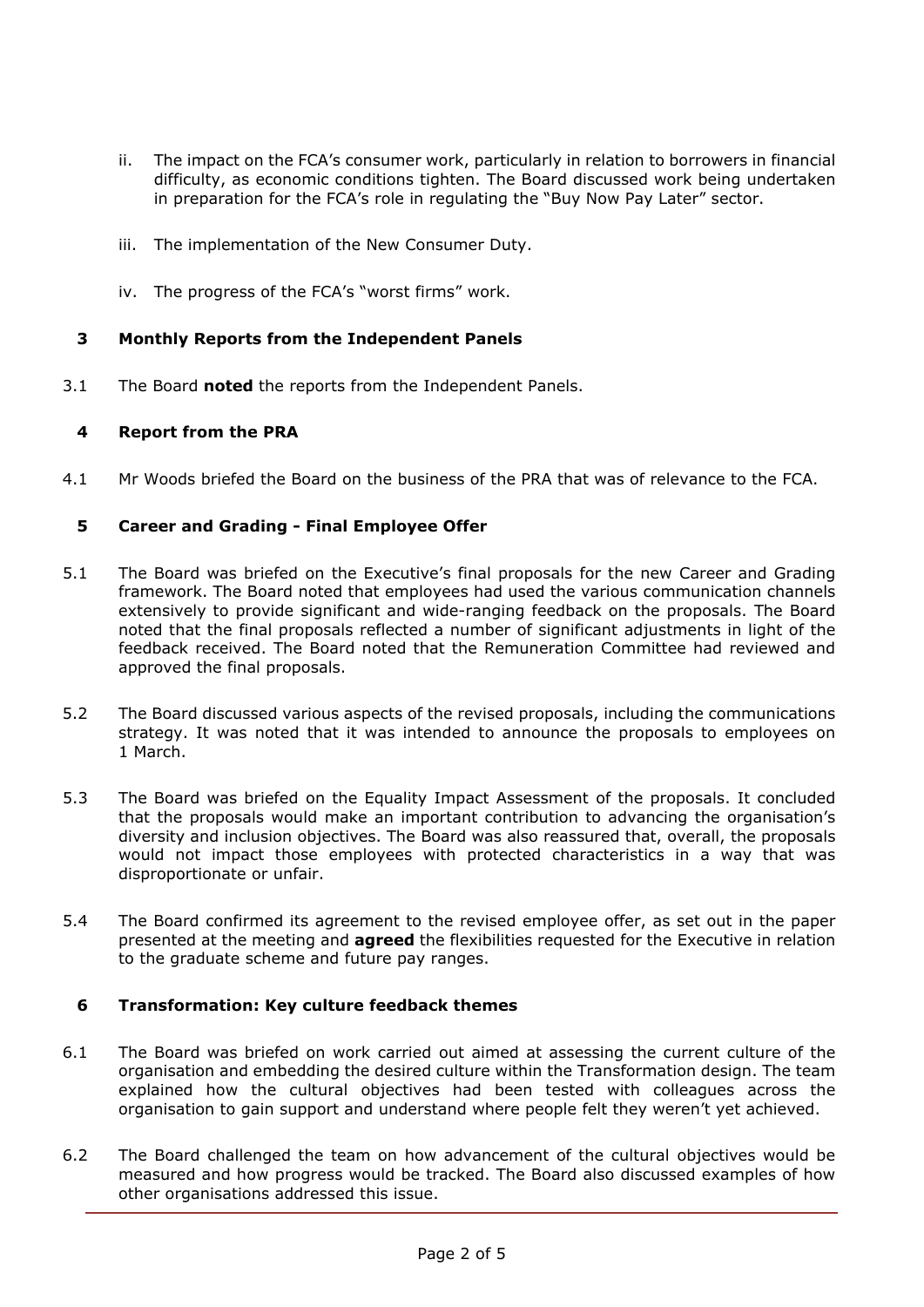6.3 The Board noted the outputs of the culture workstream, including the feedback and insights presented to the meeting, noted ExCo's agreement to refresh the FCA values, transition the culture workstream into "Business as Usual" activities and ExCo members' commitment to role-modelling the desired culture.

# **7 Transformation: Consumer and Markets Strategy Publication**

- 7.1 The Board noted that it had, in the previous Business Plan, committed to publishing the FCA's strategy for retail and wholesale markets, setting out the longer-term ambitions for those markets. The Board was presented with a draft document for publication.
- 7.2 The Board discussed the document. It agreed that it more clearly articulated the FCA's ambitions and overarching objectives in these markets, though sought to ensure that these were closely linked to the FCA's statutory objectives. The importance of making clear that this was a multi-year strategy, interlinking with each relevant business plan, was emphasised.
- 7.3 The Board **agreed** the overall outline and substance of the draft Strategy publication, subject to further minor drafting comments to be made outside of the meeting and delegated approval of the final publication document to the Chief Executive and sponsoring Executive Directors.

# **8 Approach to FCA Annual Report and Accounts 2021/22**

- 8.1 The Board was briefed on the overall proposed approach to the preparation of the 2021/22 Annual Report and Accounts.
- 8.2 The Board discussed the overarching themes in the report and emphasised the need to focus on outcomes and the difference made by the FCA activities. The Board also sought to draw out in the report areas where the FCA had had to prioritise and identify those areas where policy support would be required to maximise the effectiveness of the FCA's interventions.
- 8.3 The Board **agreed** the approach to its oversight of the production of the report and obtaining assurance over all relevant aspects, including though its committees.

# **9 Rules and Guidance and Technical Standards to be determined**

- 9.1 The Board resolved to make the following instruments:
	- i. Funeral Plans (No 3) Instrument 2022 (FCA 2022/3)
	- ii. Technical Standards (Markets in Financial Instruments) (Transaction Reporting) Instrument 2022 (FCA 2022/4)
	- iii. Enforcement Guide (EU Exit Passport Regulations) Instrument 2022 (FCA 2022/5)

#### **10 Decisions of the Board/Board committee**

10.1 The Board **approved** the minutes of the meeting held on 27 January 2022.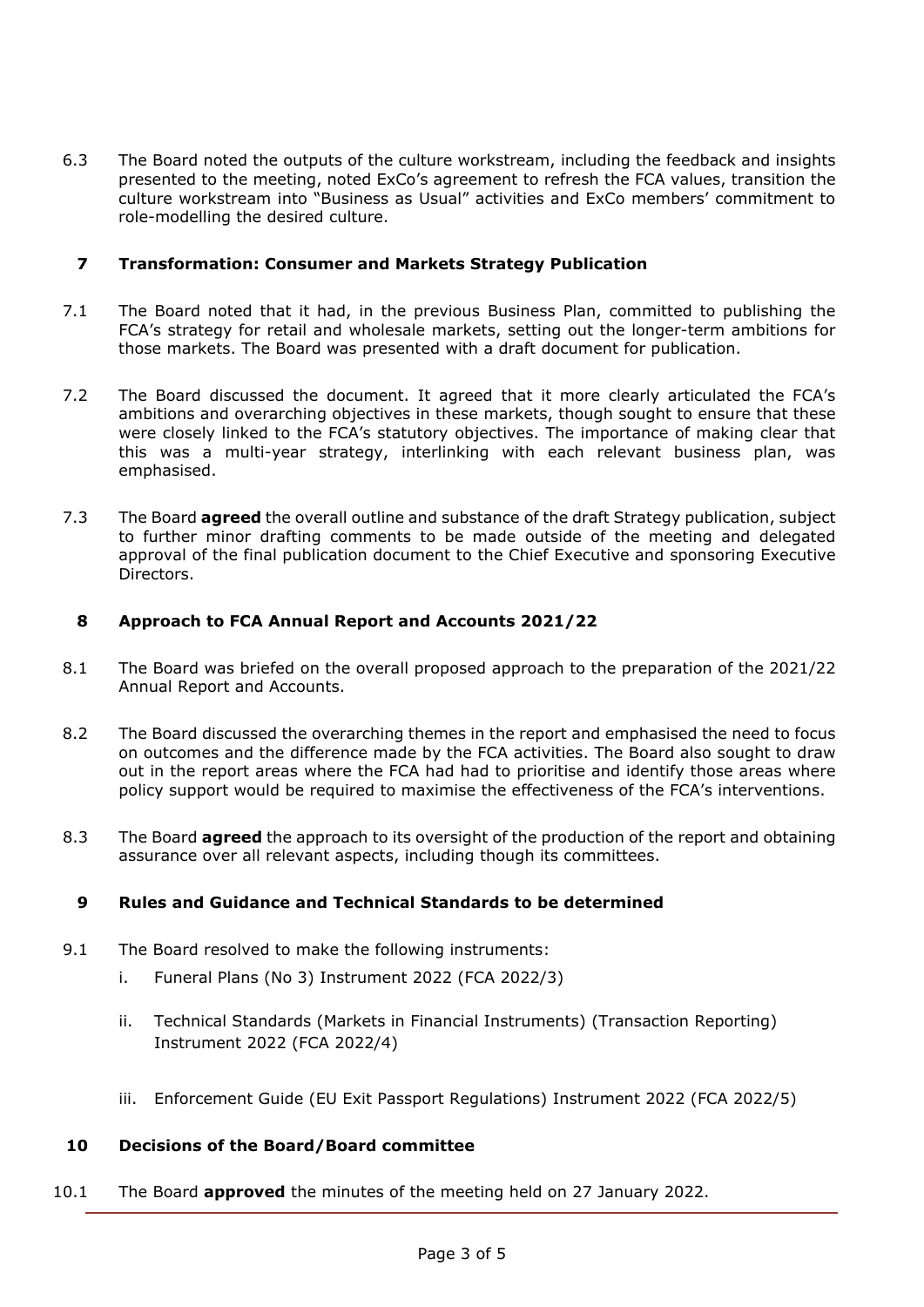- 10.2 The Board noted the action log.
- 10.3 The Board noted the following decisions taken by written procedure:
	- i) On 17 February 2022, the Board approved the additional minute of the FCA Board meeting held on 30 September 2021.

*Appointment of Employer Appointed Directors of the FCA Pension Plan* 

10.4 The Board **approved** the appointments of Val Smith and Peter Liddiard as Employer Appointed Directors of the FCA Pension Plan with effect from 1 April 2022 for a three-year period ending on 31 March 2025.

# *Panel appointment*

10.5 The Board **approved** the appointment of Matt Hammerstein as Deputy Chair of the FCA Practitioner Panel from 1 March 2022 to 31 August 2023.

*PSR Annual Plan 2022-23* 

10.6 The Board **approved** the PSR's annual plan publication and budget for 2022/23

# **11 Reports from the Chairs of Board Committees**

11.1 The Board noted the report from the Chair of the RemCo meeting held on 2 February 2022.

There being no further business the meeting closed.

**Charles Randell** Chair of the FCA